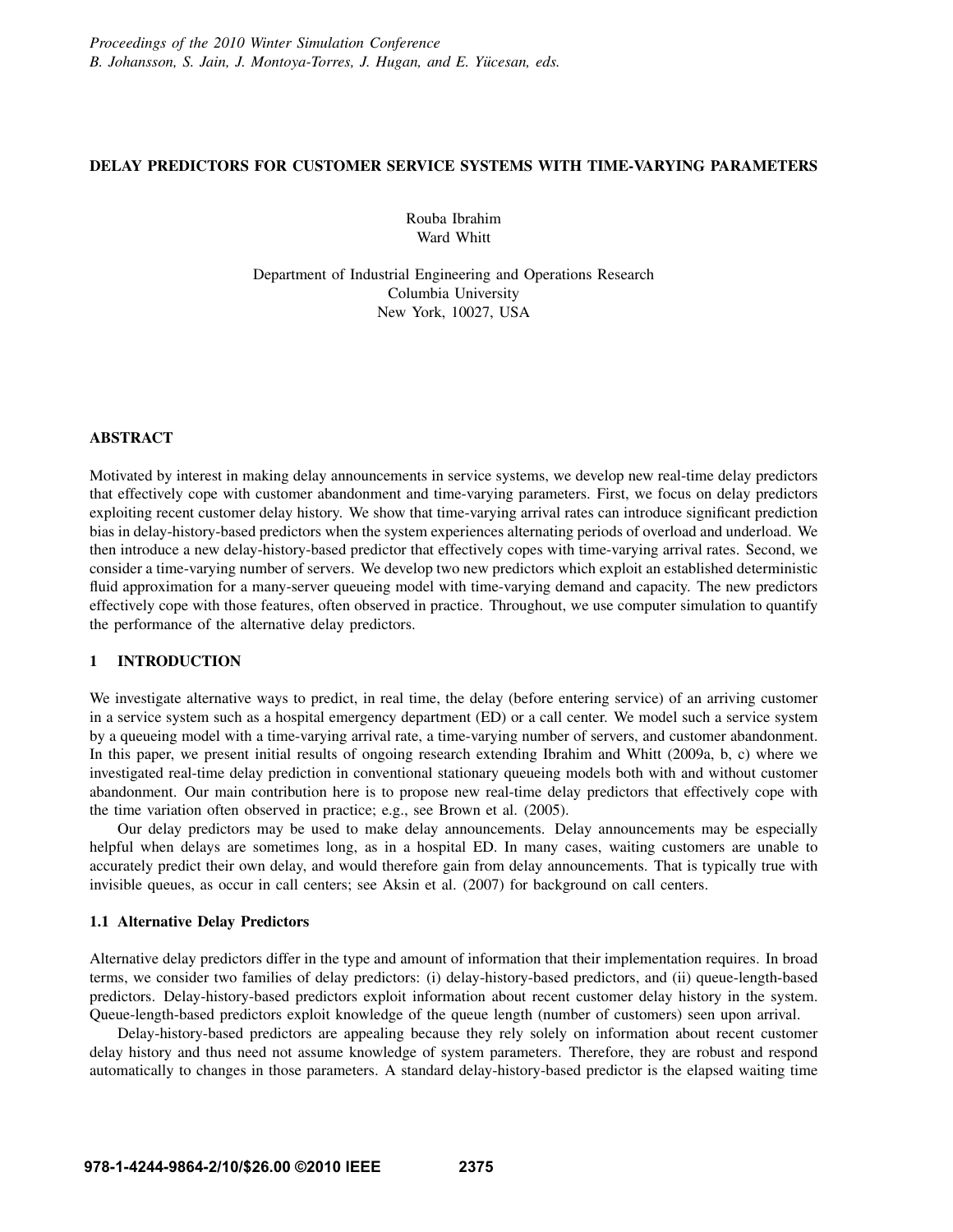of the customer at the head of the line (HOL), assuming that there is at least one customer waiting at the new arrival epoch. That is,  $\theta_{HOL}(t, w) \equiv w$ , where *w* is the elapsed delay of the HOL customer at the time of a new arrival, *t*. Delay-history-based predictors are natural candidates when the queue length in the system cannot be observed. For one example, in ticket queues studied by Xu et al. (2007). Upon arrival at a ticket queue, each customer is issued a numbered ticket. The number currently being served is displayed. The queue length is not known to ticket-holding customers or even to system managers, because they do not observe customer abandonments. For another example, with Web chat, servers typically serve several customers simultaneously, different servers may participate in a single service, and there may be interruptions in the service times, as the customers explore material on the Web in between conversations with agents.

Queue-length-based predictors exploit system-state information including the queue length seen upon arrival. Additionally, they exploit information about various system parameters such as the arrival rate, the abandonment rate, and the number of servers. In general, queue-length-based predictors are more accurate than delay-history-based predictors because they exploit additional information about the state of the system at the time of prediction. A standard predictor is the simple queue-length-based predictor, QL*s*, commonly used in practice, which multiplies the queue length plus one times the mean interval between successive service completions, ignoring customer abandonment. That is, a system having *s* agents each of whom, on average, completes one service request in *m* time units, may predict that a customer arriving at time *t* and finding *n* customers in queue upon arrival will be able to begin service in  $\theta_{QL_s}(t,n) \equiv (n+1)m/s$  time units.

## **1.2 Queueing Models**

We consider queueing models with customer abandonment and time-varying parameters. In the first part of this paper (Sections 3-5), we consider the  $M(t)/M/s + GI$  queueing model which has a nonhomogeneous Poisson arrival process with an arrival-rate function  $\lambda = \{\lambda(t) : -\infty < t < \infty\}$ . The number of servers, *s*, is fixed. Service times,  $S_n$ , are independent and identically distributed (i.i.d.) exponential random variables with mean  $E[S] = \mu^{-1}$  (we omit the subscript when the specific index is not important). Abandonment times,  $T_n$ , are i.i.d. with a general distribution and mean  $E[T] = v^{-1}$ . The arrival, service, and abandonment processes are assumed to be independent. Customers are served according to the first-come-first-served (FCFS) service discipline. In the second part of this paper (Sections 6-9), we consider the  $M(t)/M/s(t) + GI$  queueing model which has a time-varying number of servers. In particular, we assume that the number of servers varies according to the staffing function:  $s \equiv \{s(t) : -\infty < t < \infty\}$ .

## **1.3 Performance Measures**

We quantify the accuracy of a delay predictor by the mean-squared error (MSE), which is defined as the expected value of the square of the difference between delay prediction and corresponding actual delay. It is usually difficult to determine the MSE of a delay predictor. Therefore, we rely in this paper on computer simulation to quantify the accuracy of the alternative predictors. In our simulation experiments, we quantify the accuracy of a delay predictor by computing the *average squared error* (ASE), defined by:

$$
ASE \equiv \frac{1}{k} \sum_{i=1}^{k} (p_i - a_i)^2 \tag{1}
$$

where  $p_i$  is the delay prediction for customer *i*,  $a_i > 0$  is the potential waiting time of delayed customer *i*, and *k* is the number of customers in our sample. A customer's potential waiting time is the delay he would experience if he had infinite patience (his patience is quantified by his abandon time). For example, the potential waiting time of a delayed customer who finds *n* other customers waiting ahead in queue upon arrival, is the amount of time needed to have  $n+1$  consecutive departures from the system. We regard ASE as directly meaningful, but now we indicate how it relates to the MSE.

Let  $W_{OL}(t,n)$  represent a random variable with the conditional distribution of the potential delay of an arriving customer, given that this customer must wait before starting service, and given that the number of customers seen in line at the time of his arrival, *t*, is equal to *n*. Let  $\theta_{QL}(t, n)$  be some given single-number delay estimate which is based on *n* and *t*. Then, the MSE of the corresponding delay predictor is given by:  $MSE(\theta_{QL}(t,n)) \equiv E[(W_{QL}(t,n) - \theta_{QL}(t,n))^2]$ , which is a function of *t* and *n*. In order to get the overall MSE of the predictor at time *t*, we average with respect to the unconditional distribution of the number of customers  $Q(t) = n$ , seen in queue at time *t*, i.e.,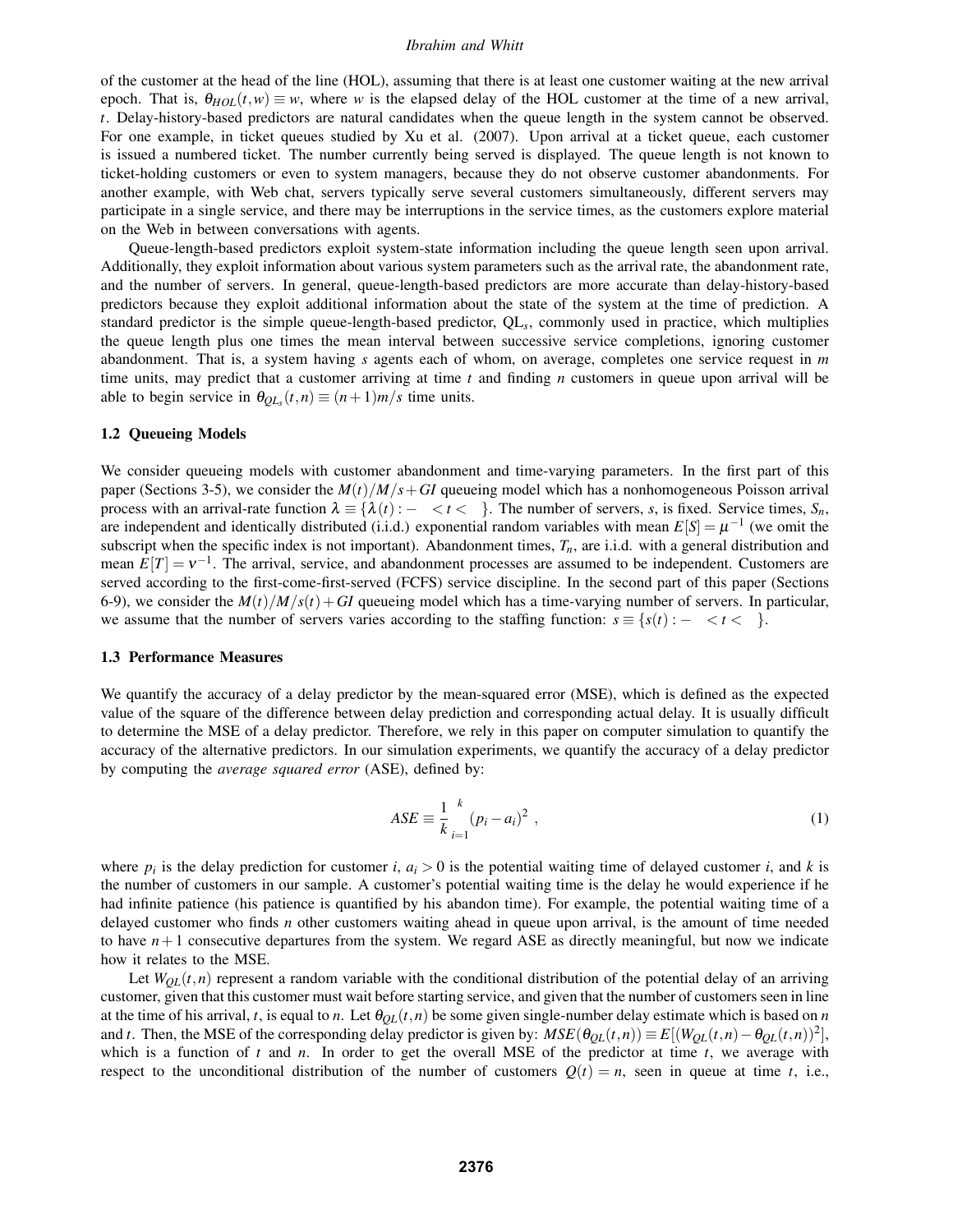$MSE(t) \equiv E[MSE(\theta_{OL}(t, Q(t)))]$ . Finally, to obtain an average "per-customer" perspective, we consider a weighted MSE (WMSE), defined by

$$
WMSE \equiv \frac{\int_0^T \lambda(t)MSE(t)dt}{\int_0^T \lambda(t)dt}.
$$

Our ASE is an estimate of the WMSE.

In addition to the ASE, we quantify the performance of a delay predictor by computing the *root relative average squared error* (RRASE), defined by

$$
RRASE \equiv \frac{\sqrt{ASE}}{(1/k)\sum_{i=1}^{k} p_i} \,,\tag{2}
$$

using the same notation as in (1). The RRASE is useful because it measures the effectiveness of a predictor relative to the average potential waiting time, given that the customer must wait.

### **1.4 Organization**

The rest of this paper is organized as follows. In Section 2, we discuss previous research. In Section 3, we demonstrate potential problems with the HOL predictor with time-varying arrivals. In Section 4, we propose a new HOL-based predictor for the  $M(t)/M/s + GI$  model,  $HOL_a$ , which effectively copes with time-varying arrivals. The HOL*<sup>a</sup>* predictor is similar to a queue-length-predictor, QL*a*, proposed in Ibrahim and Whitt (2009b). In Section 5, we describe simulation results for  $QL_a$ ,  $HOL_a$ , and  $HOL$  in the  $M(t)/M/s + GI$  model. In Section 6, we demonstrate potential problems with both QL*<sup>a</sup>* and HOL*<sup>a</sup>* with a time-varying number of servers. In Section 7, we review a deterministic fluid approximation for the  $M(t)/M/s(t) + GI$  model developed in Liu and Whitt (2010). In Section 8, we propose new delay predictors based on those fluid approximations, which effectively cope with a time-varying number of servers. In Section 9, we describe simulation results for all predictors in the  $M(t)/M/s(t) + GI$  model. In Section 10, we make concluding remarks.

## **2 PREVIOUS RESEARCH**

In Ibrahim and Whitt (2009a), we studied the performance of QL*<sup>s</sup>* and HOL in the *GI*/*M*/*s* queueing model, which has a renewal arrival process and no abandonment. We showed that QL*<sup>s</sup>* is the most effective predictor, under the MSE criterion, in the *GI*/*M*/*s* model. We also showed that HOL is an effective predictor, and that the difference in performance between QL*<sup>s</sup>* and HOL need not be too great. In particular, we showed that the ratio ASE(HOL)/ASE(QL<sub>s</sub>) should be approximately equal to  $(1+c_a^2)$ , where  $c_a^2$  is the squared coefficient of variation (SCV, variance divided by the square of the mean) of the interarrival-time distribution. (This relation was shown to hold especially in large systems.) That is, HOL performs nearly the same as QL*<sup>s</sup>* when the arrival process has low variability.

In Ibrahim and Whitt (2009b, c), we considered the *GI*/*GI*/*s*+*GI* model, including customer abandonment. As one would expect, QL*<sup>s</sup>* can overestimate customer delay when there is significant customer abandonment in the system. We showed that  $OL<sub>s</sub>$  performs poorly in a heavily loaded  $GI/GI/s + GI$  model, while HOL remains an effective estimator. For systems where customer abandonment is a serious issue, we proposed alternative queue-length-based predictors which effectively cope with non-exponential abandonment-time distributions. One such predictor is the approximation-based queue-length predictor, QL*a*, which we describe in Section 4. The QL*<sup>a</sup>* predictor assumes that the number of servers in the system is constant. In Section 6, we show that QL*<sup>a</sup>* is not an effective predictor with a time-varying number of servers. Therefore, there is a need to propose new delay predictors which effectively cope with time-varying demand and capacity.

# **3 TIME-VARYING ARRIVAL RATES**

In this section, we study the performance of the HOL predictor with time-varying arrival rates. When the delays vary rapidly over time, as can occur when there are alternating periods of significant overload and underload, we expect that the delay of a new arrival will not be like the HOL delay. To demonstrate potential problems with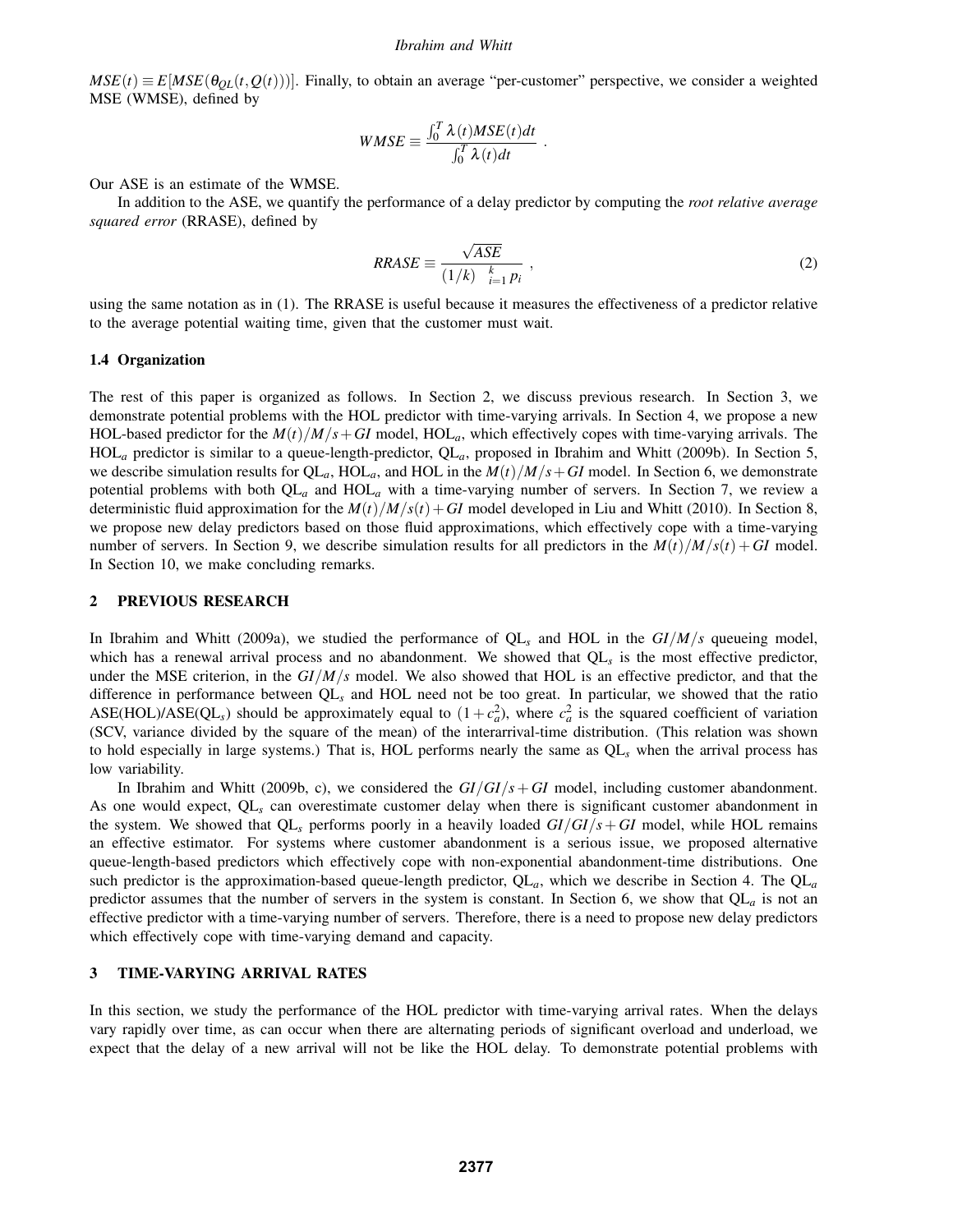the HOL predictor, we plot simulation sample paths of HOL predictions given, and actual delays observed, as a function of time, in a simulation run for a heavily-loaded  $M(t)/M/100+M$  model.

In Figure 1, we consider the  $M(t)/M/100+M$  model with sinusoidal arrival rates, a traffic intensity  $\rho = 1.4$ (defined as the long-run average arrival rate divided by the total service rate), and mean service time  $E[S] = 30$ minutes. We let the relative amplitude be  $\alpha_a = 0.5$ . (The ratio of the peak arrival rate to the average arrival rate is 1 +  $\alpha_a$ .) We let the abandonment rate be  $v = 0.1$  which corresponds to slow customer abandonment. With a small value of  $v$ , waiting times are typically long. Delay prediction tends to be especially important with such long waiting times. We measure time and, thus, the delays in units of mean service times. Figure 1 shows that, with time-varying arrival rates, the HOL curve is clearly shifted to the right of the actual-delay curve; i.e., there is a time lag between the HOL predictions and the actual delays observed, leading to big errors. Figure 1 also shows a third plot of an new approximation-based HOL predictor, denoted by HOL*a*, which we develop in Section 4. Clearly, it eliminates the time lag; visually the  $HOL<sub>a</sub>$  plot falls nearly on top of the actual delays.



Figure 1: ASE of the alternative predictors in the  $M(t)/M/100+M$  model for sinusoidal arrival rates and a relative amplitude  $\alpha_a = 0.5$ . We let  $\gamma_a = 0.131$  which corresponds to  $E[S] = 30$  minutes with a 24 hour arrival-rate cycle. We let the abandonment rate  $v = \mu/10 = 0.1$  which corresponds to slow abandonment.

# **4 A NEW HOL-BASED PREDICTOR WITH TIME-VARYING ARRIVALS**

In this section, we propose a new HOL-based predictor for the  $M(t)/M/s + GI$  model. We denote this new predictor by HOL<sub>a</sub> because it is based on approximations for the  $M/M/s + GI$  model developed in Whitt (2005). The HOL<sub>a</sub> predictor is similar to a previous queue-length-based predictor  $(QL_a)$  for the  $M/M/s + GI$  model, proposed in Ibrahim and Whitt (2009b). However, unlike QL*a*, HOL*<sup>a</sup>* exploits the HOL delay and does not assume knowledge of the queue length seen upon arrival. We begin with a description of QL*a*.

We have the representation  $W_{QL}(t, n) \equiv \sum_{i=0}^{n} Y_i$ , where  $Y_{n-i}$  is the time between the *i*th and  $(i+1)$ st departure epochs.

For  $QL_a$ , we draw on the approximations in Whitt (2005). That is, we approximate the  $M/M/s + GI$  model by the  $M/M/s + M(n)$  model, with state-dependent Markovian abandonment rates. We begin by describing the Markovian approximation for abandonments, as in Section 3 of Whitt (2005). We assume that a customer who is *j*th from the *end* of the queue has an exponential abandonment time with rate  $\psi_j$ , where  $\psi_j$  is given by

$$
\Psi_j \equiv h(j/\lambda), \quad 1 \le j \le k \tag{3}
$$

*k* is the current queue length,  $\lambda$  is the arrival rate, and *h* is the abandonment-time hazard-rate function, defined as  $h(t) \equiv f(t)/(1 - F(t))$ , for  $t > 0$ , where f is the corresponding density function (assumed to exist).

Here is how (3) is derived: If we knew that a given customer had been waiting for time *t*, then the rate of abandonment for that customer, at that time, would be  $h(t)$ . Therefore, we need to estimate the elapsed waiting time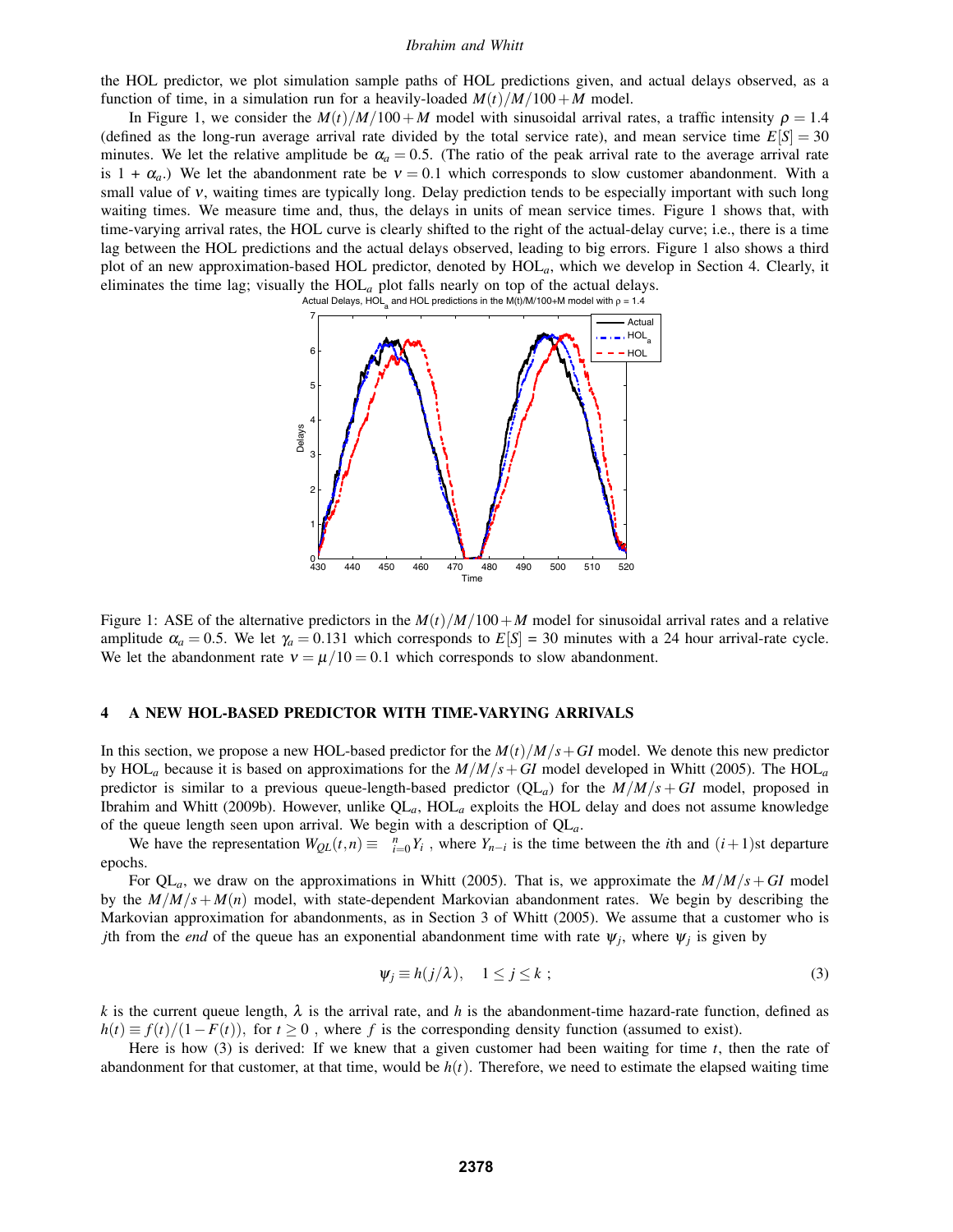of that customer, given the available state information. Assuming that abandonments are relatively rare compared to service completions, it is reasonable to act as if there have been *j* arrival events since our customer arrived. With a stationary arrival process, a simple rough estimate for the time between successive arrival events is the reciprocal of the arrival rate,  $1/\lambda$ . Therefore, the elapsed waiting time of our customer is approximated by  $j/\lambda$ , and the corresponding abandonment rate by (3).

With time-varying arrival rates, we replace  $\lambda$  by  $\hat{\lambda}$ , where  $\hat{\lambda}$  is defined as the average arrival rate over some recent time interval. For example, assuming that we know *w*, the elapsed delay of the customer at the HOL at the time of estimation, then we could define  $\hat{\lambda}$  as the average arrival rate over the interval  $[t - w, t]$ , i.e.,  $\hat{\lambda} \equiv (1/w) \int_{t-w}^{t} \lambda(s) ds$ .

For the  $M(t)/M/s + M(n)$  model, we need to make further approximations in order to describe  $W_{QL}(t,n)$ : We assume that successive departure events are either service completions, or abandonments from the head of the line. We also assume that an estimate of the time between successive departures is  $1/\hat{\lambda}$ . Under our first assumption, after each departure, all customers remain in line except the customer at the head of the line. The elapsed waiting time of customers remaining in line increases, under our second assumption, by  $1/\hat{\lambda}$ . Then,  $Y_i$  has an exponential distribution with rate  $s\mu + \delta_n - \delta_{n-i}$ , where  $\delta_k = \sum_{j=1}^k \psi_j = \sum_{j=1}^k h(j/\hat{\lambda})$ ,  $k \ge 1$ , and  $\delta_0 \equiv 0$ . That is the case because  $Y_i$  is the minimum of *s* exponential random variables with rate  $\mu$  (corresponding to the remaining service times of customers in service), and *i* exponential random variables with rates  $\psi_l$ ,  $n-i+1 \leq l \leq n$  (corresponding to the abandonment times of the customers waiting in line). The QL*<sup>a</sup>* delay prediction given to a customer who finds *n* customers in queue upon arrival is

$$
\theta_{QL_a}(n) = \sum_{i=0}^n \frac{1}{s\mu + \delta_n - \delta_{n-i}} \tag{4}
$$

that is,  $\theta_{OL}$  (*n*) approximates the mean of the potential waiting time,  $E[W_{OL}(t,n)]$ . With a time-varying number of servers, we replace  $s$  in (4) by  $\bar{s}$ , defined as the average number of servers in the system.

We now propose a new predictor,  $HOL<sub>a</sub>$ , which is based on the HOL delay and does not assume knowledge of the queue length seen upon arrival. We proceed in two steps: (i) we use the observed HOL delay, *w*, to estimate the queue length seen upon arrival, and (ii) we use this queue-length estimate to implement a new delay predictor, paralleling (4). The HOL*<sup>a</sup>* predictor is valuable only when the queue length is not known. This case is not uncommon, as in Web chat and ticket queues, when we directly observe arrivals and service completions, but not the queue, because we do not observe customer abandonments. An important point is that HOL*<sup>a</sup>* is based on the HOL delay but is much more accurate than the direct HOL predictor with time-varying arrivals; see Section 5.

For step (i), let  $N_w(t)$  be the number of arrivals in the interval  $[t - w, t]$  who do not abandon. That is,  $N_w(t) + 1$ is the number of customers seen in queue upon arrival at time *t*, given that the observed HOL delay at *t* is equal to *w*. It is significant that  $N_w$  has the structure of the number in system in a  $M(t)/GI/\infty$  infinite-server system, starting out empty in the infinite past, with arrival rate  $\lambda(u)$  identical to the original arrival rate in  $[t - w, t]$  (and equal to 0 otherwise). The individual service-time distribution is identical to the abandonment-time distribution in our original system. Thus,  $N_w(t)$  has a Poisson distribution with mean

$$
m(t, w) \equiv E[N_w(t)] = \int_{t-w}^{t} \lambda(s)(1 - F(t-s))ds , \qquad (5)
$$

where *F* is the abandonment-time cdf. For step (ii), we use  $m(t, w) + 1$  as an estimate of the queue length seen upon arrival, at time *t*. Paralleling (4), the HOL*<sup>a</sup>* delay prediction given to a customer such that the observed HOL delay, at his time of arrival, *t*, is equal to *w*, is given by:

$$
\theta_{HOL_a}(t, w) \equiv \sum_{i=0}^{m(t, w)+1} \frac{1}{s\mu + \delta_n - \delta_{n-i}} \tag{6}
$$

for  $m(t, w)$  in (5). If we actually know the queue length, then we can replace  $m(t, w)$  by  $Q(t)$ , i.e., we can use  $QL_a$ . With a time-varying number of servers, we replace  $s$  in (6) by  $\bar{s}$ .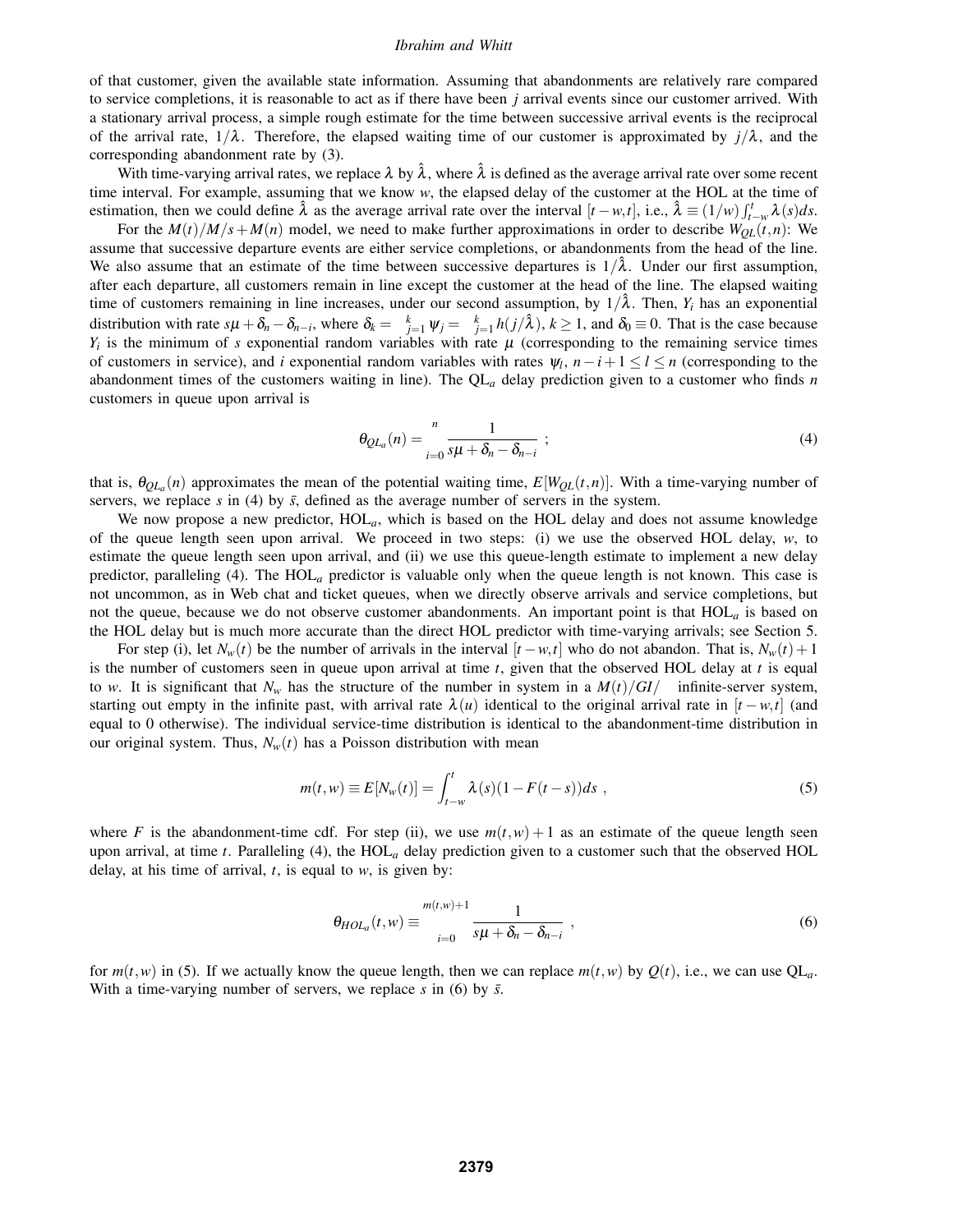## **5 SIMULATION RESULTS WITH TIME-VARYING ARRIVALS**

In this section, we present a sample of our simulation results for the  $M(t)/M/s + GI$  model. Our methods apply to general time-varying arrival functions. To illustrate, we consider a sinusoidal function which is similar to what is observed with daily cycles. In Figures 2 and 3, we plot *s*× ASE (average number of servers times the ASE) for  $QL_a$ , HOL<sub>a</sub>, and HOL in the  $M(t)/M/s + M$  and  $M(t)/M/s + E_{10}$  (Erlang abandonment, sum of 10 exponentials) models, respectively.

# **5.1 Description of the Experiments.**

We vary the number of servers,  $s$ , but consider only relatively large values  $(s \ge 100)$ , because we are interested in large service systems. We let the service rate,  $\mu$ , be equal to 1. We consider a sinusoidal arrival-rate function

$$
\lambda(t) = \bar{\lambda} + \bar{\lambda} \alpha_a \sin(\gamma_a t) , \qquad (7)
$$

where  $\bar{\lambda}$  is the average arrival rate,  $\alpha_a$  is the amplitude, and  $\gamma_a$  is the frequency. As pointed out by Eick et al. (1993), the parameters of  $\lambda(t)$  in (7) should be interpreted relative to *E*[*S*]. Then, we speak of  $\gamma_a$  as the *relative* frequency. Small (large) values of γ*<sup>a</sup>* correspond to slow (fast) time-variability in the arrival process, relative to the service times. Table 1 displays values of the relative frequency as a function of  $E[S]$ , assuming a daily (24 hour) cycle. Here, we fix  $\gamma_a = 1.57$  which corresponds to  $E[S] = 6$  hours; see Table 1. For example, this value could be used to describe the experience of waiting patients in a hospital ED. We let  $\alpha_a = 0.5$  and the traffic intensity  $\rho = \bar{\lambda}/s\mu = 1.4$ . We let the abandonment rate be  $v = 1$  because that seems to be a representative value. Simulation results for all models are based on 10 independent replications of length 1 month each, assuming a daily cycle. We present additional simulation results in Ibrahim and Whitt (2010a).

# **5.2 Results for the**  $M(t)/M/s + M$  **Model.**

Figure 2 shows that  $QL_a$  is the most accurate predictor. In Ibrahim and Whitt (2009b), we provided theoretical support for this observation. The RRASE of  $QL_a$  ranges from about 14% for  $s = 100$  to about 4% when  $s = 1000$ . From Section 4 of Ibrahim and Whitt (2009a) and Section 5 of Ibrahim and Whitt (2009b), we have theoretical results that provide useful perspective for the more complicated models we consider here. For example, we anticipate that the ASE of  $QL_a$  and  $HOL_a$  should be inversely proportional to the number of servers. Indeed, Figure 2 shows that  $s \times \text{ASE}(QL_a)$  is nearly constant for all values of *s* considered. This shows that  $QL_a$  is asymptotically correct, i.e., ASE(QL*a*) approaches 0 as *s* increases.

As expected,  $HOL<sub>a</sub>$  is the second most accurate predictor for this model. The RRASE of  $HOL<sub>a</sub>$  ranges from about 20% for  $s = 100$  to about 6% for  $s = 1000$ . The difference in performance between HOL<sub>a</sub> and QL<sub>a</sub> is not too great:  $\text{ASE(HOL}_a)/\text{ASE(QL}_a)$  is close to 1.6, for all *s*. Moreover, Figure 2 shows that  $\text{HOL}_a$  is asymptotically correct: *s*×ASE(HOL*a*) is roughly equal to a constant, for all *s*.

The HOL predictor performs much worse than both QL*<sup>a</sup>* and HOL*a*. For example, the ratio ASE(HOL)/ASE(HOL*a*) ranges from about 3 for  $s = 100$  to about 20 for  $s = 1000$ . The RRASE of HOL ranges from about 33% for  $s = 100$ to about 27% for *s* = 1000. That is, we do not see considerable improvement in the performance of HOL as *s* increases. That is confirmed by Figure 2, which shows that *s*× ASE(HOL) increases roughly linearly as *s* increases.

Similar conclusions hold with smaller service times, but the difference in performance between the alternative predictors is less extreme in that case. For example, with  $E[S] = 5$  minutes and  $s = 100$  (and all other parameters as above), the ratio ASE(HOL)/ASE(HOL<sub>a</sub>) is roughly equal to 1.5, whereas it is roughly equal to 3 with  $E[S] = 6$ hours.

#### **5.3 Results for the**  $M(t)/M/s + GI$  **Model.**

In Figure 3, we consider *E*<sup>10</sup> abandonment. For simulation results corresponding to other abandonment-time distributions, see Ibrahim and Whitt (2010a). Figure 3 shows that QL*<sup>a</sup>* and HOL*<sup>a</sup>* perform nearly the same for this model, so we will only discuss  $HOL_a$ . The RRASE of  $HOL_a$  ranges from about 11% for  $s = 100$  to about 4% for  $s = 1000$ . That is,  $HOL<sub>a</sub>$  is relatively accurate for this model. Figure 3 also shows that  $HOL<sub>a</sub>$  is asymptotically correct.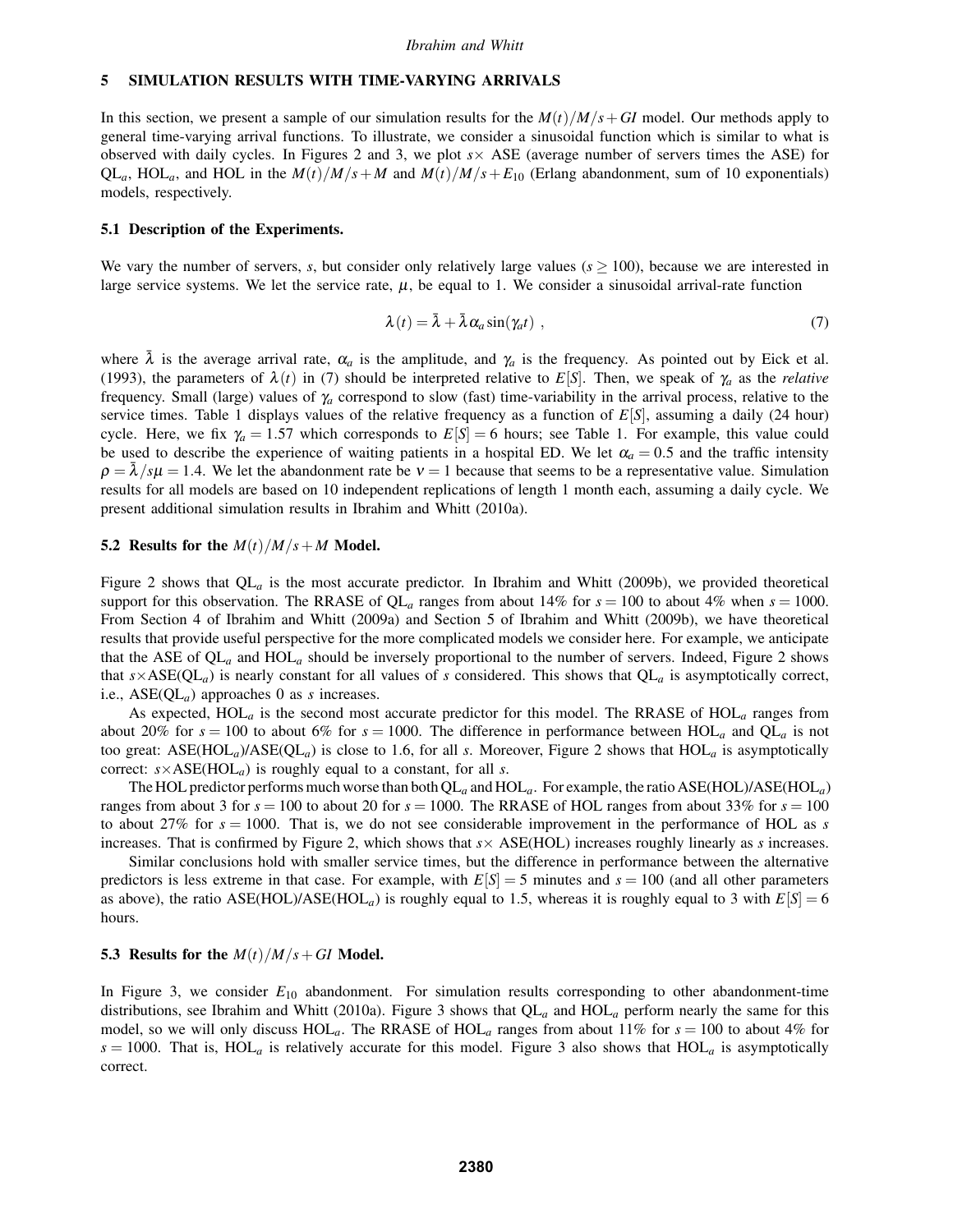Table 1: The relative frequency, γ, as a function of the mean service time *E*[*S*] for a daily cycle. The relative frequency is the frequency computed with measuring units so that  $E[S] = 1$ .

| <b>Relative Frequency</b> | Mean Service Time |  |  |
|---------------------------|-------------------|--|--|
|                           | E[S]              |  |  |
| 0.0220                    | 5 minutes         |  |  |
| 0.0436                    | 10 minutes        |  |  |
| 0.131                     | 30 minutes        |  |  |
| 0.262                     | 1 hour            |  |  |
| 1.571                     | 6 hours           |  |  |



Figure 2:  $E[S] = 6$  hours,  $\alpha_a = 0.5$ ,  $\rho = 1.4$ 

Figure 3:  $E[S] = 6$  hours,  $\alpha_a = 0.5$ ,  $\rho = 1.4$ 

The least effective predictor is, yet again, the HOL predictor. The RRASE of HOL ranges from about 27% for  $s = 100$  to about 25% for  $s = 1000$ . The difference in performance between HOL and HOL<sub>a</sub> is remarkable: ASE(HOL)/ASE(HOL<sub>a</sub>) ranges from roughly 7 for  $s = 100$  to roughly 33 for  $s = 1000$ . Figure 3 shows that  $s \times$ ASE(HOL) increases roughly linearly (and steeply) as *s* increases.

## **6 TIME-VARYING NUMBER OF SERVERS**

In this and the following sections, we consider a time-varying number of servers as well as a time-varying arrival rate. In Figure 4, we demonstrate potential problems with both  $HOL<sub>a</sub>$  and  $QL<sub>a</sub>$  in that setting. In particular, we consider the  $M(t)/M/s(t) + M$  model with a sinusoidal arrival-rate intensity function,  $\lambda(t)$ , and a sinusoidal number of servers,  $s(t)$ , where there are periods of overloading leading to significant delays. We assume that  $\lambda(t)$  and  $s(t)$ have a period equal to 4 times the mean service time. With daily (24 hour) arrival-rate cycles, this assumption is equivalent to having a mean service time  $E[S] = 6$  hours. We let the relative amplitude,  $\alpha_a$ , for  $\lambda(t)$  be equal to 0.5. We let the relative amplitude,  $\alpha_s$ , for  $s(t)$  be equal to 0.3; see Figure 4.

The HOL*<sup>a</sup>* and QL*<sup>a</sup>* predictors assume that the number of servers seen upon arrival is constant throughout the waiting time of the arriving customer, and equal to the average number of servers in the system. In the second (third) subplot of Figure 4, we plot simulation estimates of the average differences between  $HOL_a$  ( $QL_a$ ) delay predictions and actual delays observed in the system, as a function of time (dashed curves). These simulation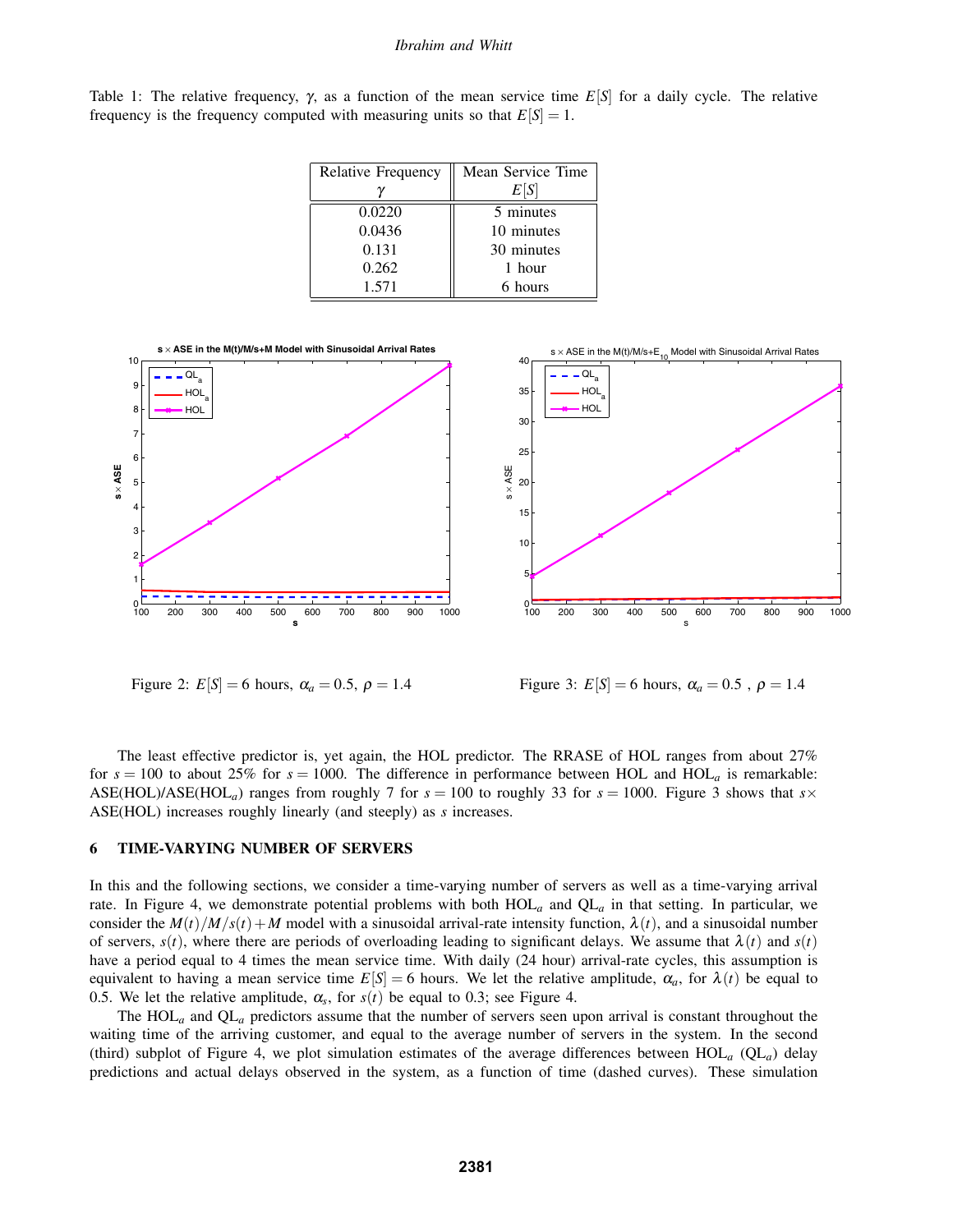estimates are based on averaging 100 independent simulation replications. It is apparent that both HOL*<sup>a</sup>* and QL*<sup>a</sup>* are systematically biased in the  $M(t)/M/s(t) + M$  model.

In Section 8, we propose a refined HOL-based predictor, HOL*r*, and a refined queue-length-based predictor,  $QL_r$ . Both HOL<sub>*r*</sub> and  $QL_r$  are based on a fluid approximation for the  $M(t)/M/s(t) + GI$  queue, developed in Liu and Whitt (2010). Figure 4 nicely illustrates the improvement in performance resulting from our proposed refinements: We plot simulation estimates of the average differences between  $HOL_r$  ( $QL_r$ ) delay predictions and actual delays observed in the system, as a function of time (solid curves).



Figure 4: Bias of standard and refined delay predictors in the  $M(t)/M/s(t) + M$  model with sinusoidal arrival rates. The differences between delay predictions and actual (potential) delays observed are based on averaging 100 independent simulation replications.

## **7 FLUID MODEL**

In this section, we review fluid approximations for the  $M(t)/M/s(t) + GI$  queueing model developed by Liu and Whitt (2010). Let  $Q(t, x)$  denote the quantity of fluid in queue (but not in service), at time  $t$ , that has been in queue for time less than or equal to *x* time units. Similarly, let  $B(t, x)$  denote the quantity of fluid in service, at time *t*, that has been in service for time less than or equal to *x* time units. We assume that functions *Q* and *B* are integrable with densities *q* and *b*, i.e.,

$$
Q(t,x) = \int_0^x q(t,y) dy \text{ and } B(t,x) = \int_0^x b(t,y) dy ,
$$

where we define  $q(t,x)$  ( $b(t,x)$ ) as the rate at which quanta of fluid that has been in queue (service) for exactly *x* time units, is created at time *t*. Let  $Q_f(t) \equiv Q(t, \infty)$  be the total fluid content in queue at time *t*, and let  $B_f(t) \equiv B(t, \infty)$ be the total fluid content in service at time *t*. We require that  $(B_f(t) - s(t))Q_f(t) = 0$  for all *t*, i.e.,  $Q_f(t)$  is positive only if all servers are busy at *t*. Under the FCFS service discipline, we can define a boundary waiting time at time *t*,  $w(t)$ , such that  $q(t,x) = 0$  for all  $x > w(t)$ :

$$
w(t) = \inf\{x > 0 : q(t, y) = 0 \text{ for all } y > x\}.
$$
 (8)

In other words,  $w(t)$  is the waiting time experienced by quanta of fluid that enter service at time  $t$  (and have arrived to the system at time  $t - w(t)$ ). We assume that the system alternates between intervals of overload  $(Q_f(t) > 0, B_f(t) = s(t)$ , and  $w(t) > 0$ ) and underload  $(Q_f(t) = 0, B_f(t) < s(t)$ , and  $w(t) = 0$ ). For simplicity, we assume that the system is initially empty.

Let  $\bar{F}$  denote the complementary cumulative distribution function (ccdf) of the abandon-time distribution; i.e.,  $\bar{F}(x) = 1 - F(x)$ . Let  $\bar{G}$  denote the ccdf of the service-time distribution. The dynamics of the fluid model are defined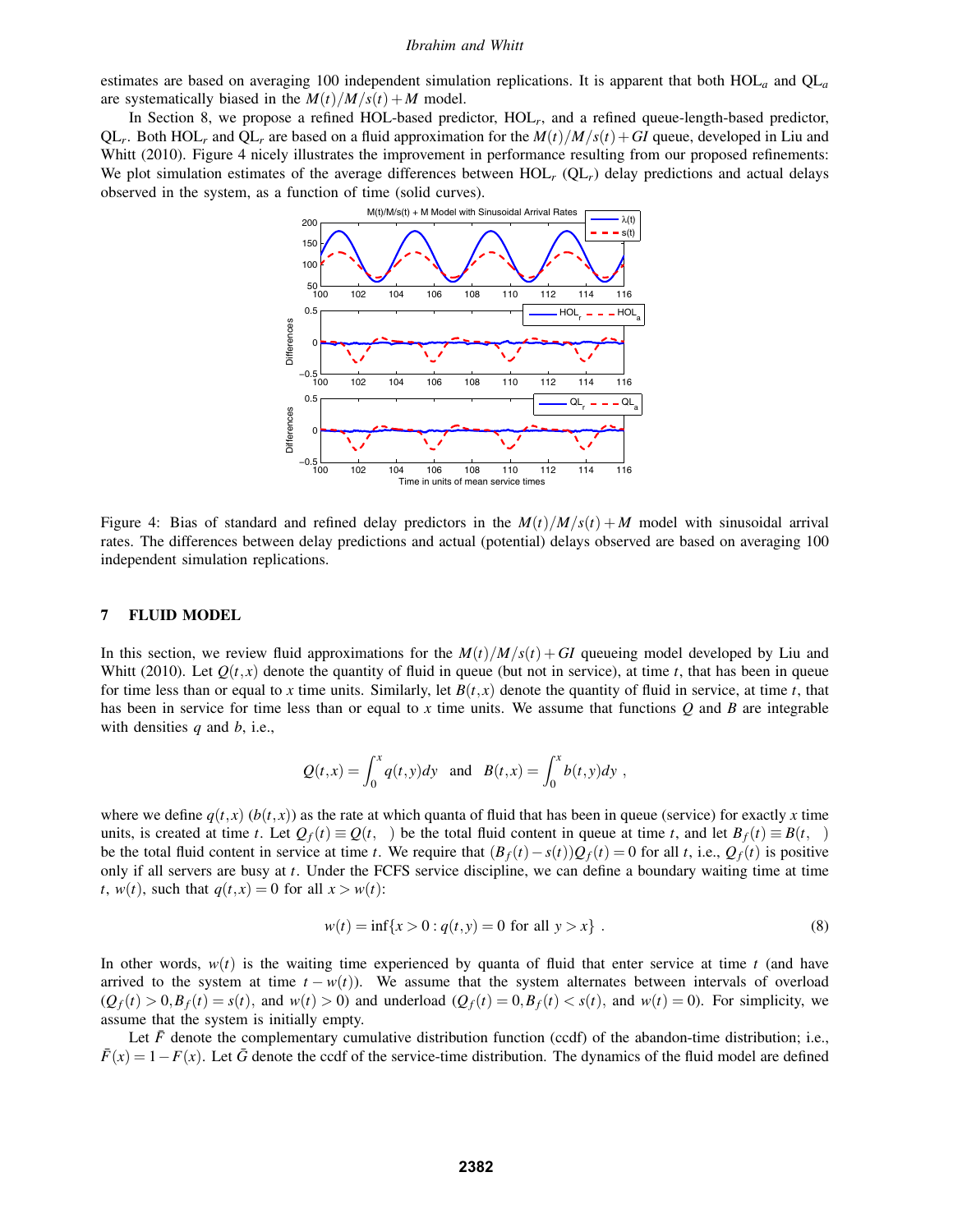in terms of  $(q, b, \bar{F}, \bar{G}, w)$  as follows:

$$
q(t+u,x+u) = q(t,x)\frac{\bar{F}(x+u)}{\bar{F}(x)}, 0 \le x \le w(t)
$$
, and, (9)

$$
b(t+u, x+u) = b(t,x) \frac{\bar{G}(x+u)}{\bar{G}(x)} .
$$
 (10)

The queue length in the fluid model, at time *t*, is therefore given by

$$
Q_f(t) = \int_0^{w(t)} q(t, y) dy = \int_0^{w(t)} \lambda(t - x) \bar{F}(x) dx , \qquad (11)
$$

where we use (9) to write  $q(t,x) = q(t-x,0) \bar{F}(x) = \lambda(t-x) \bar{F}(x)$ .

Let  $v(t)$  denote the potential waiting time in the fluid model at time *t*. That is,  $v(t)$  is the waiting time of infinitely patient quanta of fluid arriving to the system at *t*. Recalling that the waiting time of fluid entering service at *t* is equal to  $w(t)$ , it follows that this fluid must have arrived to the system  $w(t)$  time units ago, and that

$$
v(t - w(t)) = w(t) \tag{12}
$$

Therefore, for a given feasible boundary waiting time process,  $\{w(t): t \geq 0\}$ , we can determine the associated potential waiting time process,  $\{v(t): t \ge 0\}$ , using (12).

Liu and Whitt (2010) show that, under some regulatory conditions, if  $Q_f(t) > 0$ , then  $w(t)$  must satisfy the following ordinary differential equation (ODE):  $w'(t) = 1 - b(t,0)/q(t, w(t))$ , for some initial boundary waiting time. With exponential service times,  $b(t,0) = s(t)\mu + s'(t)$  whenever  $Q_f(t) > 0$ , where  $s'(t)$  denotes the derivative of  $s(t)$  with respect to *t*. Note that this implies the following *feasibility condition* on  $s(t)$  when all servers are busy (i.e., during an overload phase):  $s(t)\mu + s'(t) \ge 0$  for all *t*. This feasibility condition is possible because there is no randomness in the fluid model. For the stochastic system, there would always be some probability of infeasibility. Here, we assume that the staffing function is feasible.

Using (9), we can write that  $q(t, w(t)) = \lambda (t - w(t)) \overline{F}(w(t))$ . As a result, with exponential service times,

$$
w'(t) = 1 - \frac{s(t)\mu + s'(t)}{\lambda(t - w(t))\bar{F}(w(t))}.
$$
\n(13)

Note that (13) is only valid for *t* such that  $Q_f(t) > 0$  (i.e., during an overload phase). During underload phases, quanta of fluid is served immediately upon arrival, without having to wait in queue, i.e.,  $w(t) = 0$ . Using the dynamics of the fluid model in (9) and (10), together with (13), we can determine  $w(t)$  for all *t*, with exponential service times.

We now specify how to compute  $w(t)$  by describing fluid dynamics in underload and overload phases. Assume that  $t_0$  is the beginning of an underload phase, and let  $B_f(t_0)$  be the fluid content in service at time  $t_0$ . (We assume that  $Q_f(t_0) = 0$ .) Let  $t_1$  denote the first time epoch after  $t_0$  at which  $Q_f(t) > 0$ . That, the system switches to an overload period at time  $t_1$ . For all  $t \in [t_0, t_1]$ , the fluid content in service is given by

$$
B_f(t) = B_f(t_0)e^{-\mu(t-t_0)} + \int_{t_0}^t \lambda(t-x)e^{-\mu x}dx
$$
 (14)

The first term in  $(14)$  is the remaining quantity of fluid, in service, that had already been in service at time  $t_0$ . The second term is the remaining fluid in service, at time *t*, that entered service in the interval  $(t_0, t_1]$ . We define  $t_1$  as follows:  $t_1 = \inf\{t > 0 : B_f(t) \ge s(t)\}$ , for  $B_f(t)$  in (14). Note that  $w(t) = 0$  for all  $t \in (t_0, t_1]$ . Let  $t_2$  denote the first time epoch after  $t_1$  at which  $Q_f(t) = 0$ . That is,  $[t_1, t_2]$  is an overload phase. For all  $t \in (t_1, t_2]$ , we compute  $w(t)$ by solving (13). We define  $t_2$  as follows:  $t_2 = \inf\{t > t_1 : w(0) = 0\}$ . At time  $t_2$  a new underload period begins and we proceed as above to calculate  $w(t)$ . As such, we obtain  $w(t)$  for all values of *t*. Using  $w(t)$ , we obtain  $v(t)$  via (12), and  $Q_f(t)$  via (11), for all *t*.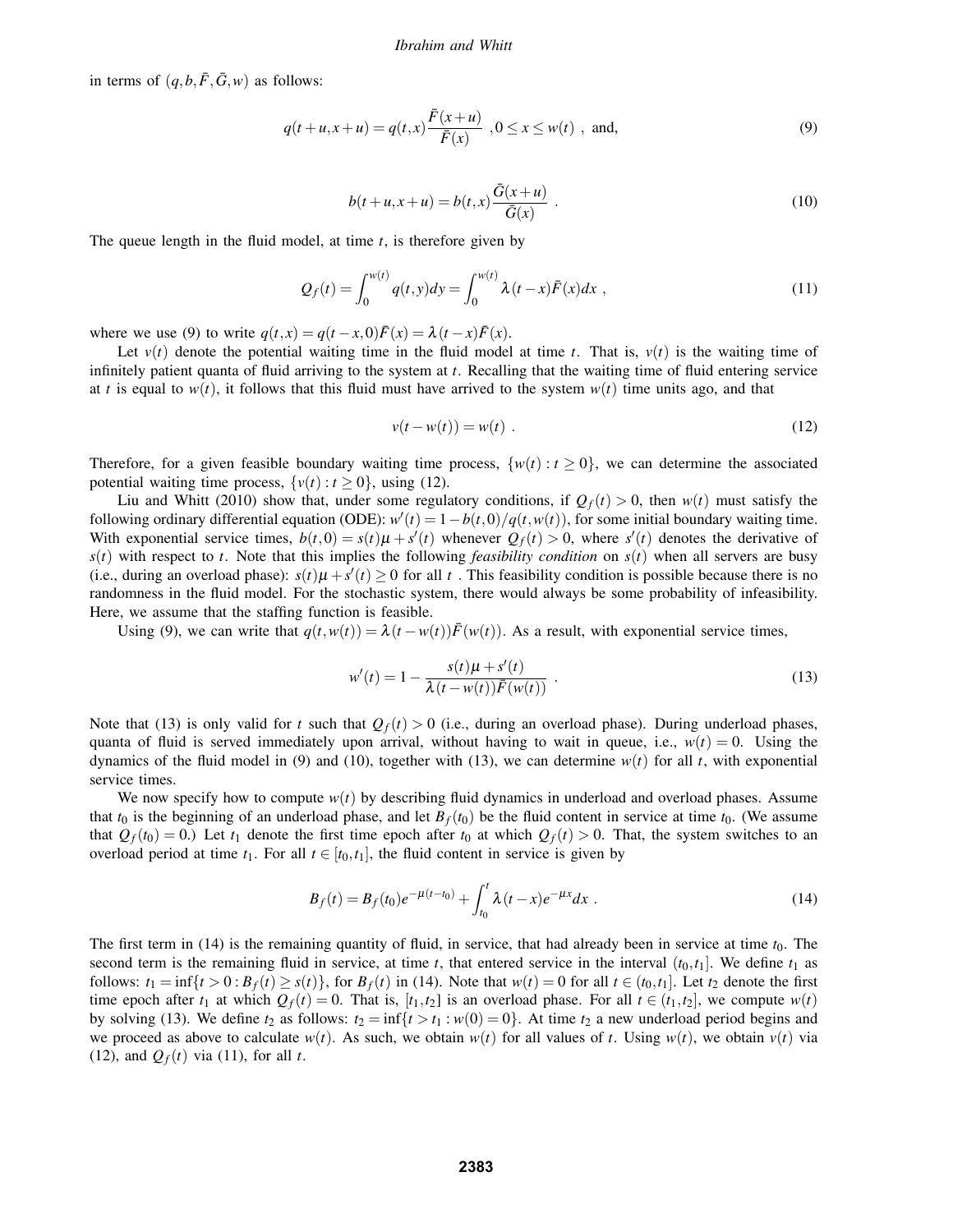## **8 FLUID-BASED PREDICTORS: QL***<sup>r</sup>* **AND HOL***<sup>r</sup>*

In this section, we use fluid approximations for  $w(t)$ ,  $v(t)$ , and  $Q_f(t)$  to develop new fluid-based delay predictors for the  $M(t)/M/s(t) + GI$  model, which effectively cope with time-varying arrivals, a time-varying number of servers, and customer abandonment. Those new fluid-based predictors are consistent with previous ones, proposed in Ibrahim and Whitt (2009b), based on fluid approximations for the stationary  $GI/GI/s + GI$  model.

#### **8.1 The Refined-Queue-Length-Based (QL***r***) Delay Predictor**

We propose a simple refinement of QL*s*, QL*r*, which makes use of the fluid model in Section 7. Consider a customer who arrives to the system at time *t*, and who must wait before starting service. In the fluid approximation, the associated queue length,  $Q_f(t)$ , seen upon arrival at time *t*, is given by (11). As a result,  $QL_{s,f}$  predicts the delay of a customer arriving to the system at time *t*, in the fluid model, as the deterministic quantity  $\theta_{QL_{s,f}}(Q_f(t)) \equiv (Q_f(t) + 1)/(s(t)\mu)$ . The fluid approximation for the potential waiting time,  $v(t)$ , is given by (12). For  $QL_r$ , we propose computing the ratio

$$
\beta(t) = v(t)/\theta_{QL_{s,f}}(Q_f(t)) = v(t)/((Q_f(t) + 1)/s(t)\mu) = v(t)s(t)\mu/(Q_f(t) + 1) ,
$$
\n(15)

and using it to refine the QL*<sup>s</sup>* predictor. That is, the new delay prediction given to a customer arriving to the system at time *t*, and finding *n* customers in queue upon arrival, is the following function of *n* and *t*:

$$
\theta_{QL_r}(t,n) \equiv \beta(t) \times \theta_{QL_s}(t,n) = v(t) \times \frac{n+1}{Q_f(t)+1} \tag{16}
$$

for β(*t*) in (15). It is significant that θ*QLr* only depends on the number of servers, *s*(*t*), through *v*(*t*) and *Qf*(*t*). Indeed, the queue length is directly observable in the system, but the potential waiting time requires estimation, which is very difficult in the  $M(t)/GI/s(t) + GI$  model. The advantage of using the fluid model is that it provides a way of approximating the potential waiting time.

## **8.2 The Refined HOL (HOL***r***) Delay Predictor**

The HOL delay prediction,  $\theta_{HOL}(t, w)$ , given to a new arrival at time *t*, is well approximated by the fluid boundary waiting time  $w(t)$  in (8). The potential waiting time of that same arrival is approximately equal to  $v(t)$  (which is the fluid approximation of the potential waiting time at *t*). Thus, we propose computing the ratio  $v(t)/w(t)$  (after solving numerically for  $v(t)$  and  $w(t)$ ), and using it to refine the HOL predictor. Let HOL<sub>*r*</sub> denote this refined HOL delay predictor. The delay prediction, as a function of *w* and the time of arrival *t*, is defined as

$$
\theta_{HOL_r}(t,w) \equiv \frac{v(t)}{w(t)} \times \theta_{HOL}(t,w) = \frac{v(t)}{w(t)} \times w \ . \tag{17}
$$

# **9 SIMULATION RESULTS WITH A TIME-VARYING NUMBER OF SERVERS**

In this section, we describe a sample of our simulation results quantifying the performance of all candidate delay predictors in the  $M(t)/M/s(t) + GI$  queueing model. We consider exponential abandonment times (i.e., the  $M(t)/M/s(t) + M$  model) and vary the frequency of the arrival process (from slow variation to fast) while holding all other system parameters fixed. We consider alternative abandonment-time distributions in on-going work, Ibrahim and Whitt (2010b).

# **9.1 Description of the Experiments**

We consider  $\lambda(t)$  in (7). We consider a sinusoidal number of servers,  $s(t)$ . Specifically, we assume that

$$
s(t) = \bar{s} + \bar{s}\alpha_s \sin(\gamma_s t) \tag{18}
$$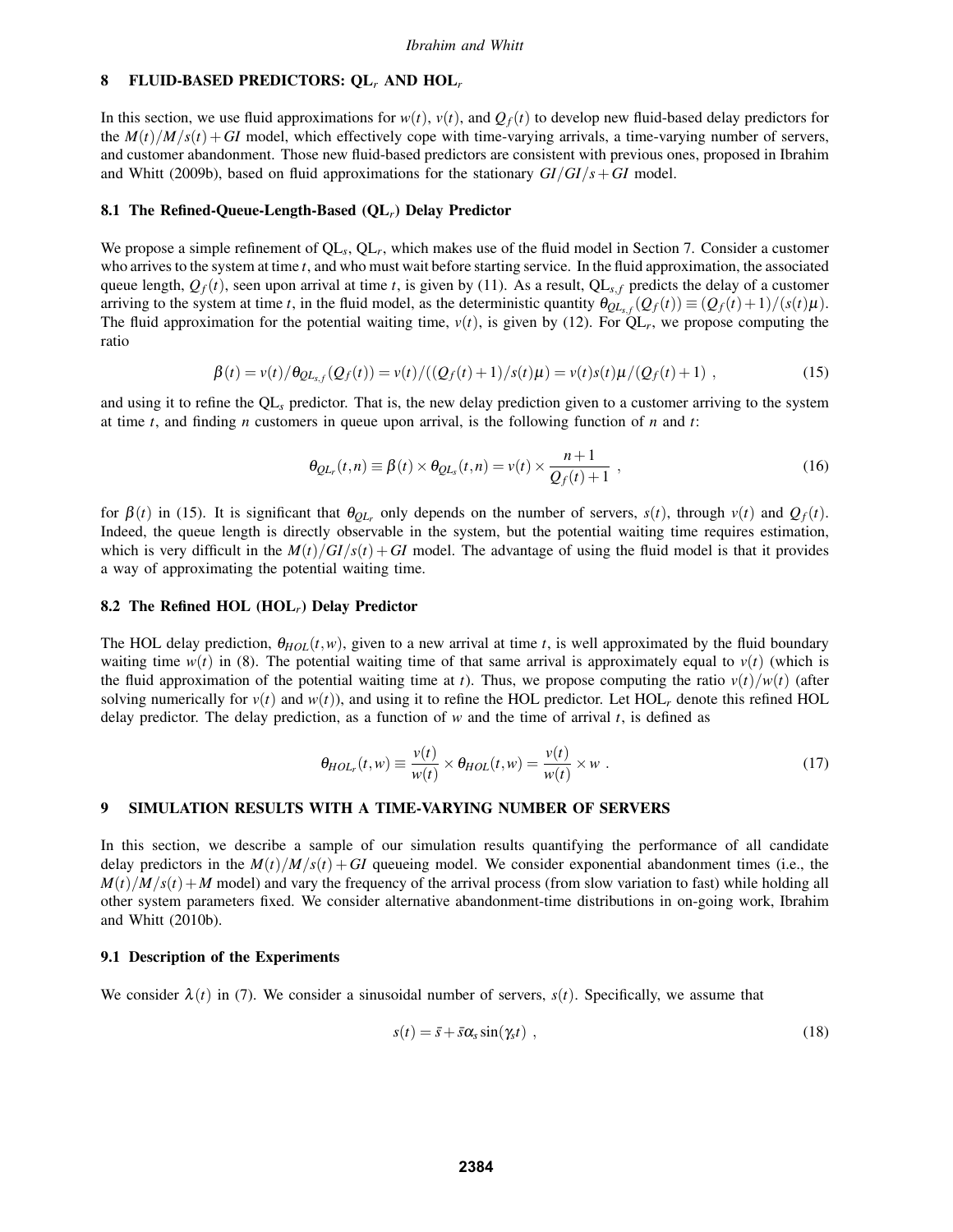where  $\bar{s}$  is the average number of servers. As in (7),  $\gamma_s$  is the frequency and  $\alpha_s$  is the amplitude. We assume that  $\gamma_a = \gamma_s$ , and let  $\alpha_a = 0.5$  and  $\alpha_s = 0.3$ . That is, we assume that  $\lambda(t)$  fluctuates more extremely than  $s(t)$ .

We study the performance of the candidate delay predictors in the  $M(t)/M/s(t) + M$  model for alternative values of the arrival-process frequency,  $\gamma_a$ . In particular, we consider values of  $\gamma_a = \gamma_s$  ranging from 0.022 (*E*[*S*] = 5 minutes with a 24 hour cycle) to 1.57  $(E[S] = 6$  hours with a 24 hour cycle); see Table 1. It is important to consider alternative values of  $E[S]$  to show that our delay predictors are accurate in different practical settings. We let  $\bar{s} = 100$ and  $\rho = \bar{\lambda}/\bar{s}\mu = 1.2$ .

Table 2 shows that QL*<sup>a</sup>* and HOL*<sup>a</sup>* are the least accurate predictors in this model, for all values of *E*[*S*]. In contrast, QL*<sup>r</sup>* and HOL*<sup>r</sup>* are much more accurate, especially for large *E*[*S*]. In general, however, all predictors are less accurate for large  $E[S]$ . The  $QL_r$  predictor is the most accurate predictor in this model, slightly outperforming HOL<sub>*r*</sub>. Indeed, RRASE(QL<sub>*r*</sub>) ranges from about 20% for  $E[S] = 5$  minutes to about 25% for  $E[S] = 6$  hours. The HOL*<sup>r</sup>* predictor is the second most accurate predictor, and the difference in performance between HOL*<sup>r</sup>* and QL*<sup>r</sup>* depends on  $E[S]$ . Indeed, Table 2 shows that  $\text{ASE(HOL}_r)/\text{ASE(QL}_r)$  ranges from about 1.6 for  $E[S] = 5$  minutes to about 1.3 for  $E[S] = 6$  hours. That is, the difference in performance between HOL<sub>*r*</sub> and QL<sub>*r*</sub> decreases as  $E[S]$ increases.

Table 2 shows that QL*<sup>a</sup>* and HOL*<sup>a</sup>* are not effective in this model, particularly for large *E*[*S*]. For example, RRASE( $QL_a$ ) ranges from about 26% for  $E[S] = 5$  minutes to about 51% for  $E[S] = 6$  hours. As expected, the HOL<sub>a</sub> predictor performs slightly worse than  $QL_a$ : RRASE(HOL<sub>a</sub>) ranges from about 30% for  $E[S] = 5$  minutes to about 53% for  $E[S] = 6$  hours. The ratio  $\text{ASE}(QL_a)/\text{ASE}(QL_r)$  ranges from about 1.8 for  $E[S] = 5$  minutes to about 4 for  $E[S] = 6$  hours. We show in Ibrahim and Whitt (2010b) that the difference in performance between  $QL_a$  and QL*<sup>r</sup>* is even greater with a larger number of servers. That is not surprising since the fluid model is a remarkably accurate approximation of large systems.

Table 2: Performance of the alternative predictors, as a function of  $E[S]$ , in the  $M(t)/M/s(t) + M$  model with  $\lambda(t)$ in (7),  $s(t)$  in (18), and  $\bar{s} = 100$ . Estimates of the ASE are shown together with the half width of the 95% confidence interval.

| E[S]     | $QL_r$                   | $HOL_r$                          | $QL_a$                   | $HOL_a$                         |
|----------|--------------------------|----------------------------------|--------------------------|---------------------------------|
| $5$ min. | $2.82 \times 10^{-3}$    | $4.\overline{49 \times 10^{-3}}$ | $5.05 \times 10^{-3}$    | $\frac{6.38 \times 10^{-3}}{2}$ |
|          | $\pm 2.5 \times 10^{-4}$ | $\pm 4.4 \times 10^{-4}$         | $\pm 2.1 \times 10^{-4}$ | $\pm 2.1 \times 10^{-4}$        |
| 30 min.  | $2.71 \times 10^{-3}$    | $4.14 \times 10^{-3}$            | $4.54 \times 10^{-3}$    | $6.04 \times 10^{-3}$           |
|          | $\pm 8.1 \times 10^{-5}$ | $\pm 1.2 \times 10^{-4}$         | $\pm 3.5 \times 10^{-5}$ | $\pm 6.6 \times 10^{-5}$        |
| $1$ hr.  | $2.82 \times 10^{-3}$    | $4.44 \times 10^{-3}$            | $4.79 \times 10^{-3}$    | $6.33 \times 10^{-3}$           |
|          | $\pm 5.2 \times 10^{-5}$ | $\pm 8.1 \times 10^{-5}$         | $\pm 8.1 \times 10^{-5}$ | $\pm 9.5 \times 10^{-5}$        |
| $2$ hrs. | $3.49 \times 10^{-3}$    | $5.38 \times 10^{-3}$            | $6.32 \times 10^{-3}$    | $8.04 \times 10^{-3}$           |
|          | $\pm 8.0 \times 10^{-5}$ | $1.2 \times 10^{-4}$             | $\pm 1.6 \times 10^{-4}$ | $\pm 2.0 \times 10^{-4}$        |
| $6$ hrs. | $7.25 \times 10^{-3}$    | $9.40 \times 10^{-3}$            | $2.99 \times 10^{-2}$    | $3.21 \times 10^{-2}$           |
|          | $\pm 2.2 \times 10^{-4}$ | $\pm 2.1 \times 10^{-4}$         | $\pm 4.6 \times 10^{-4}$ | $\pm 5.6 \times 10^{-4}$        |

ASE of the predictors in the  $M(t)/M/s(t) + M$  model as a function of  $E[S]$ 

## **10 CONCLUSIONS**

In this paper, we proposed alternative real-time delay predictors for nonstationary many-server queueing systems and showed that they are effective in the  $M(t)/M/s + G I$  and  $M(t)/M/s(t) + G I$  queueing models. Throughout, we used simulation to study the performance of the candidate delay predictors in several practical settings.

Figure 1 showed that existing delay-history-based-predictors, such as HOL, may be systematically biased in the  $M(t)/M/s + GI$  model. Therefore, in Section 4, we proposed a new HOL-based predictor,  $HOL<sub>a</sub>$ , which is similar to a previous predictor proposed in Ibrahim and Whitt (2009b), QL*a*; see (6). In Section 5, we showed that HOL*<sup>a</sup>* (and  $QL_a$ ) is asymptotically correct in the  $M(t)/M/s + GI$  model. Figures 2 and 3 showed that the difference in